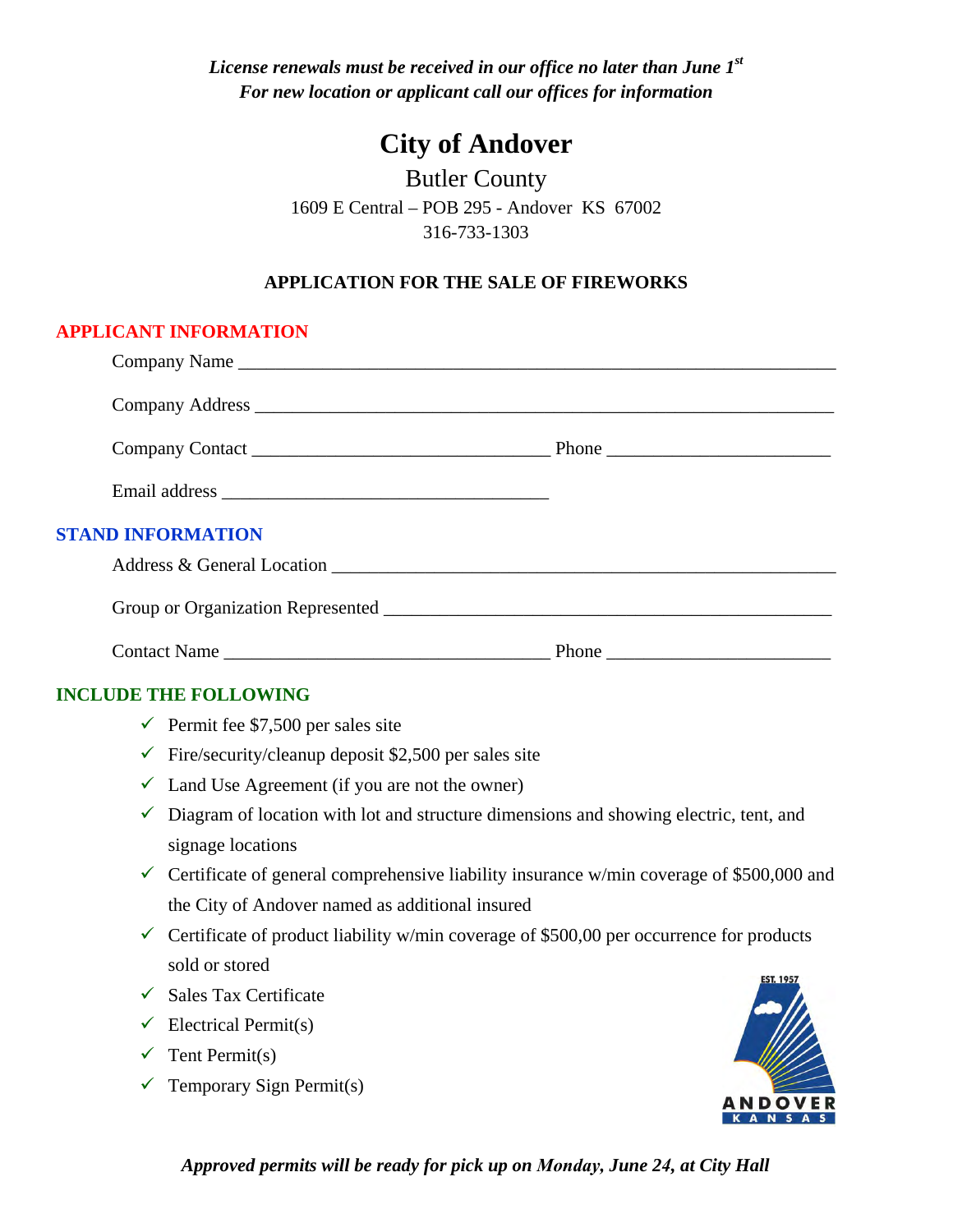### **PLOT PLAN**

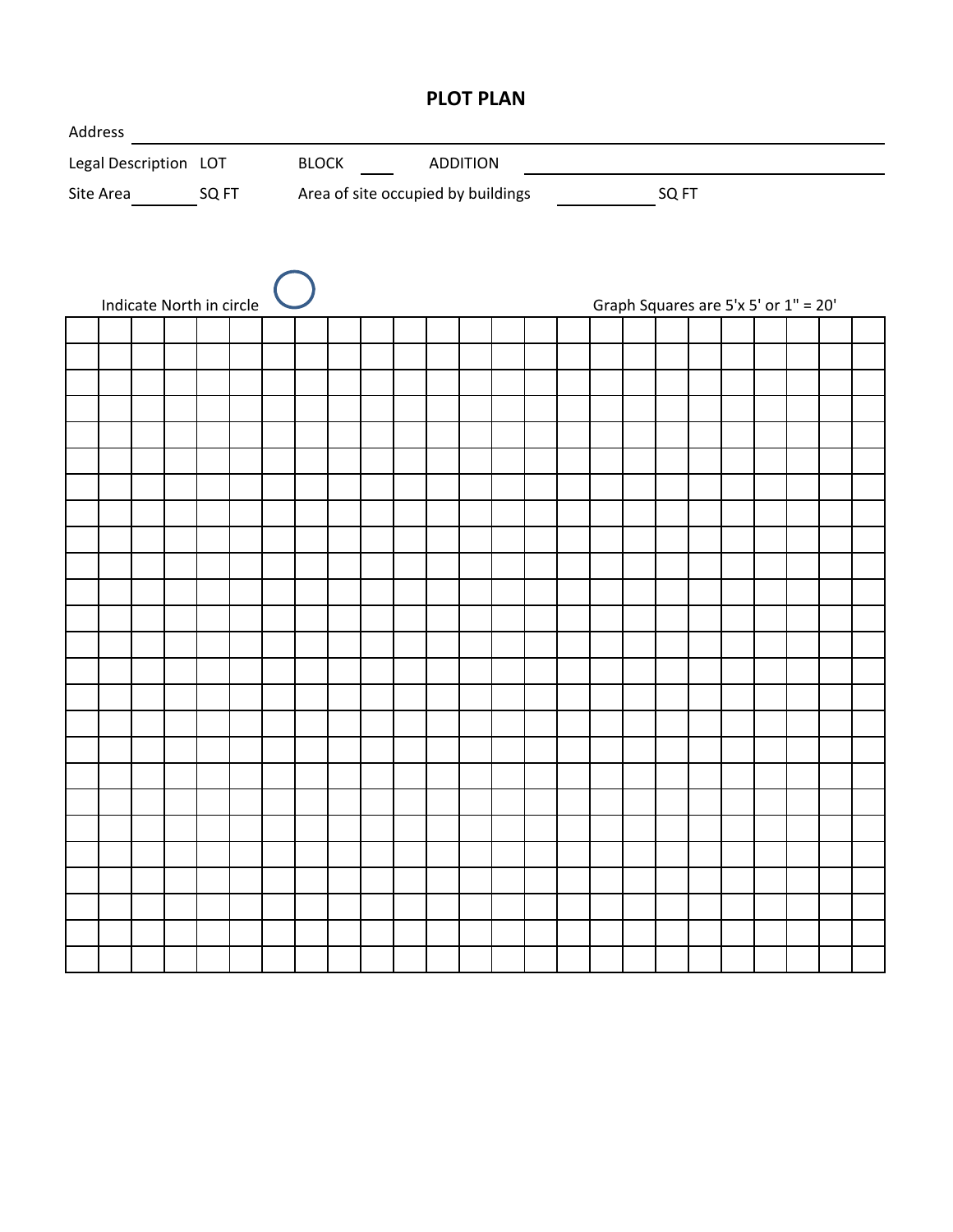

### **CITY OF ANDOVER – ELECTRICAL PERMIT APPLICATION**

**PROJECT ADDRESS**

| <b>CONTRACTOR NAME</b> | <u> 1989 - Johann Harry Harry Harry Harry Harry Harry Harry Harry Harry Harry Harry Harry Harry Harry Harry Harry</u> |                 |                            |
|------------------------|-----------------------------------------------------------------------------------------------------------------------|-----------------|----------------------------|
|                        |                                                                                                                       |                 |                            |
| <b>CLASS OF WORK:</b>  | <b>New Structure</b>                                                                                                  | <b>Addition</b> | <b>Existing Alteration</b> |
| USE OF BUILDING:       | Residential                                                                                                           |                 | Commercial/Industrial      |

#### **COMPLETE ALL ITEMS WHERE APPLICABLE**

|                                     | <b>AUTHORIZED WORK</b>                                           |                              | <b>QUANTITY</b> | <b>UNIT FEE</b> | <b>SUBTOTAL</b> |
|-------------------------------------|------------------------------------------------------------------|------------------------------|-----------------|-----------------|-----------------|
|                                     | 120 volt Circuit                                                 |                              | \$2.00          |                 |                 |
| <b>CIRCUITS</b>                     | 277 volt Circuit                                                 |                              |                 | \$2.00          |                 |
| <b>HEATING</b><br><b>APPLIANCES</b> | Heating Appliance less than 4500 watt                            |                              |                 | \$3.00          |                 |
|                                     | Range or Heat Device 4500 watt or over                           |                              |                 | \$8.00          |                 |
|                                     | Clothes Dryer                                                    |                              |                 | \$8.00          |                 |
| SPECIAL                             | Feeder                                                           |                              |                 | \$9.00          |                 |
|                                     | Pool, Hot tub / Sauna or Jacuzzi                                 |                              | \$14.00         |                 |                 |
| <b>CIRCUITS</b><br><b>AND</b>       | <b>Special Power Circuit</b>                                     |                              |                 | \$9.00          |                 |
| <b>ADDITIONS</b>                    | Generator                                                        |                              |                 | \$29.00         |                 |
|                                     | Sign per Circuit                                                 |                              |                 | \$7.00          |                 |
|                                     | Outlets Added to Existing Circuit                                |                              |                 | \$0.75          |                 |
|                                     | <b>Smoke Detectors</b>                                           |                              |                 | \$0.75          |                 |
| <b>FIXTURES</b>                     | Light Fixture or Lampholding Device (also retrofits of fixtures) |                              |                 | \$0.75          |                 |
| <b>MOTORS</b>                       | 1 HP or less                                                     |                              |                 | \$5.00          |                 |
| <b>AND</b>                          | Over 1 HP                                                        |                              |                 | \$7.00          |                 |
| AIR COND.                           | Water Well Motor                                                 |                              |                 | \$7.00          |                 |
|                                     | 480 volts or less                                                | Per Meter (100 Amps or less) |                 | \$11.00         |                 |
|                                     |                                                                  | Each Additional Amp          |                 | \$0.06          |                 |
| <b>SERVICE</b><br>(NEW / CHANGE)    | Over 480 volts                                                   | <b>Each Service Entrance</b> |                 | \$71.00         |                 |
|                                     | Construction Service (480 volts or less)                         |                              |                 | \$14.00         |                 |
|                                     | Construction Service (over 480 volts)                            |                              |                 | \$28.00         |                 |
|                                     | Transformer                                                      |                              |                 | \$11.00         |                 |
| <b>MISCELLANEOUS</b>                | Outdoor Signs, Marquees, etc.                                    |                              |                 | \$30.00         |                 |
|                                     | Other                                                            |                              |                 | \$14.00         |                 |
|                                     | Permit Issuance                                                  |                              | $\mathbf{1}$    | \$25.00         | \$25.00         |

#### **PERMIT APPROVAL REQUIRED BEFORE STARTING ANY WORK**

*I/we, the undersigned hereby certify and know that I/we have examined this application and know the same to be true and correct. All provisions of laws and ordinances governing this type of work will be complies with whether specified herein or not. The granting of a permit does not presume to give authority to violate or cancel the provisions of any other state or local law regulating construction or the performance of construction.*

(Print) Name of Contractor Contractor Contractor Contractor Date

(Print) Name of Owner Case Communication of Owner Signature of Owner Date

**The QUALIFIED PERSON must always sign.**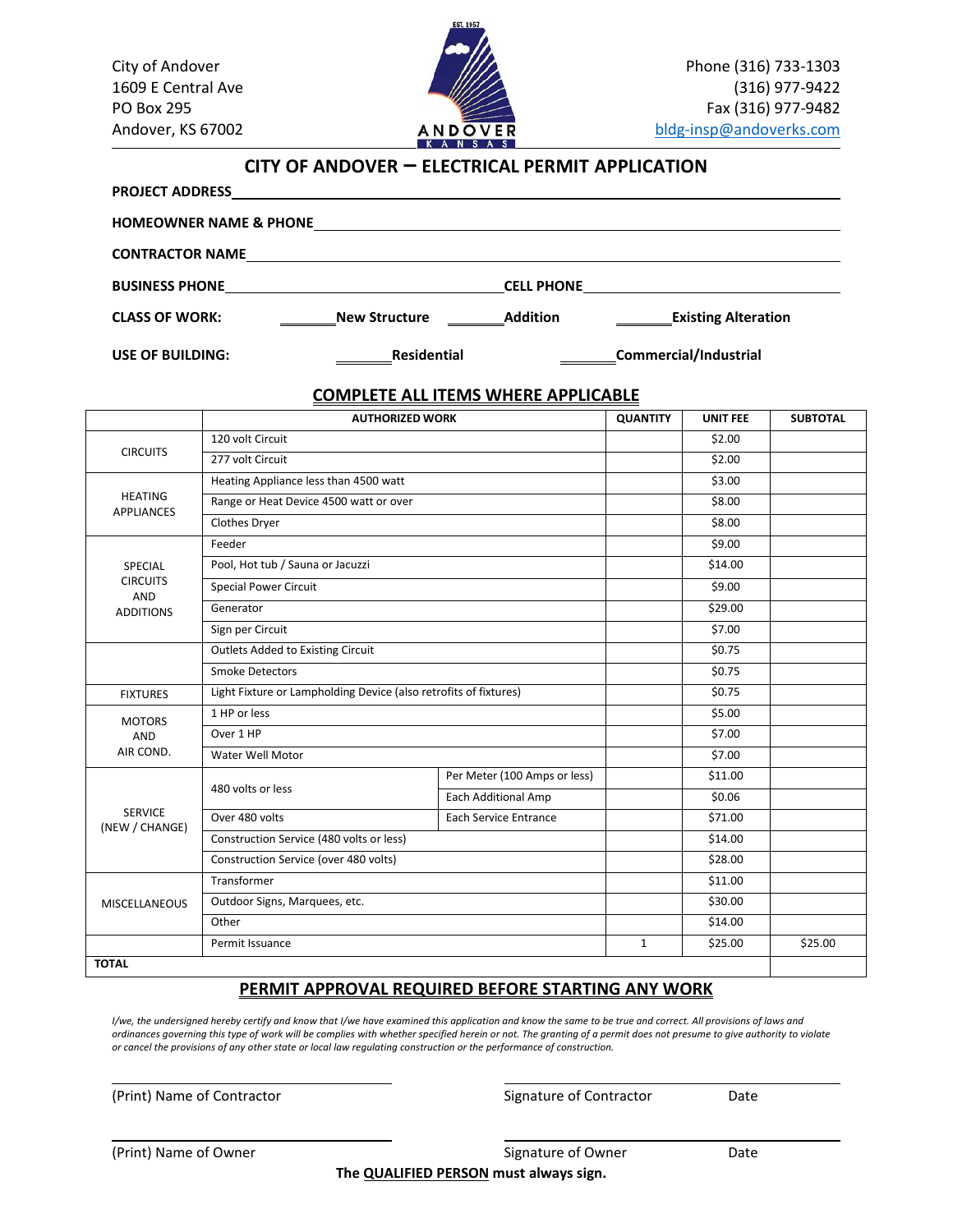

## **ANDOVER FIRE/RESCUE TENT/TEMPORARY MEMBRANE STRUCTURE PERMIT APPLICATION**



|                                                                                                                                                                                                                                                                                                                                                                                                      | <b>Permit Fee: \$35.00</b><br>(Your copy is your receipt)                              |
|------------------------------------------------------------------------------------------------------------------------------------------------------------------------------------------------------------------------------------------------------------------------------------------------------------------------------------------------------------------------------------------------------|----------------------------------------------------------------------------------------|
|                                                                                                                                                                                                                                                                                                                                                                                                      |                                                                                        |
|                                                                                                                                                                                                                                                                                                                                                                                                      |                                                                                        |
|                                                                                                                                                                                                                                                                                                                                                                                                      | Location on property where the structure is being erected _______________________      |
| Property Owner                                                                                                                                                                                                                                                                                                                                                                                       |                                                                                        |
|                                                                                                                                                                                                                                                                                                                                                                                                      |                                                                                        |
|                                                                                                                                                                                                                                                                                                                                                                                                      | Occupant Name                                                                          |
|                                                                                                                                                                                                                                                                                                                                                                                                      |                                                                                        |
| <b>Structure Information</b>                                                                                                                                                                                                                                                                                                                                                                         |                                                                                        |
|                                                                                                                                                                                                                                                                                                                                                                                                      |                                                                                        |
|                                                                                                                                                                                                                                                                                                                                                                                                      |                                                                                        |
|                                                                                                                                                                                                                                                                                                                                                                                                      |                                                                                        |
|                                                                                                                                                                                                                                                                                                                                                                                                      |                                                                                        |
|                                                                                                                                                                                                                                                                                                                                                                                                      |                                                                                        |
|                                                                                                                                                                                                                                                                                                                                                                                                      | Will there be any electrical, lighting, heating or cooking equipment in the structure? |
| If "Yes" explain $\frac{1}{\sqrt{1-\frac{1}{2}}\sqrt{1-\frac{1}{2}}\sqrt{1-\frac{1}{2}}\sqrt{1-\frac{1}{2}}\sqrt{1-\frac{1}{2}}\sqrt{1-\frac{1}{2}}\sqrt{1-\frac{1}{2}}\sqrt{1-\frac{1}{2}}\sqrt{1-\frac{1}{2}}\sqrt{1-\frac{1}{2}}\sqrt{1-\frac{1}{2}}\sqrt{1-\frac{1}{2}}\sqrt{1-\frac{1}{2}}\sqrt{1-\frac{1}{2}}\sqrt{1-\frac{1}{2}}\sqrt{1-\frac{1}{2}}\sqrt{1-\frac{1}{2}}\sqrt{1-\frac{1}{2}}$ |                                                                                        |

**Applications will not be accepted without a current copy of the "FLAME RESISTANCE CERTIFICATE" for this specific tent, site plan drawing, and fee. Serial number on the tent must match the serial number on the certificate, certificate must be legible. If serial numbers do not match, tent may be required to be dismantled and removed immediately.** 

| Permit applicant<br>Date |
|--------------------------|
|--------------------------|